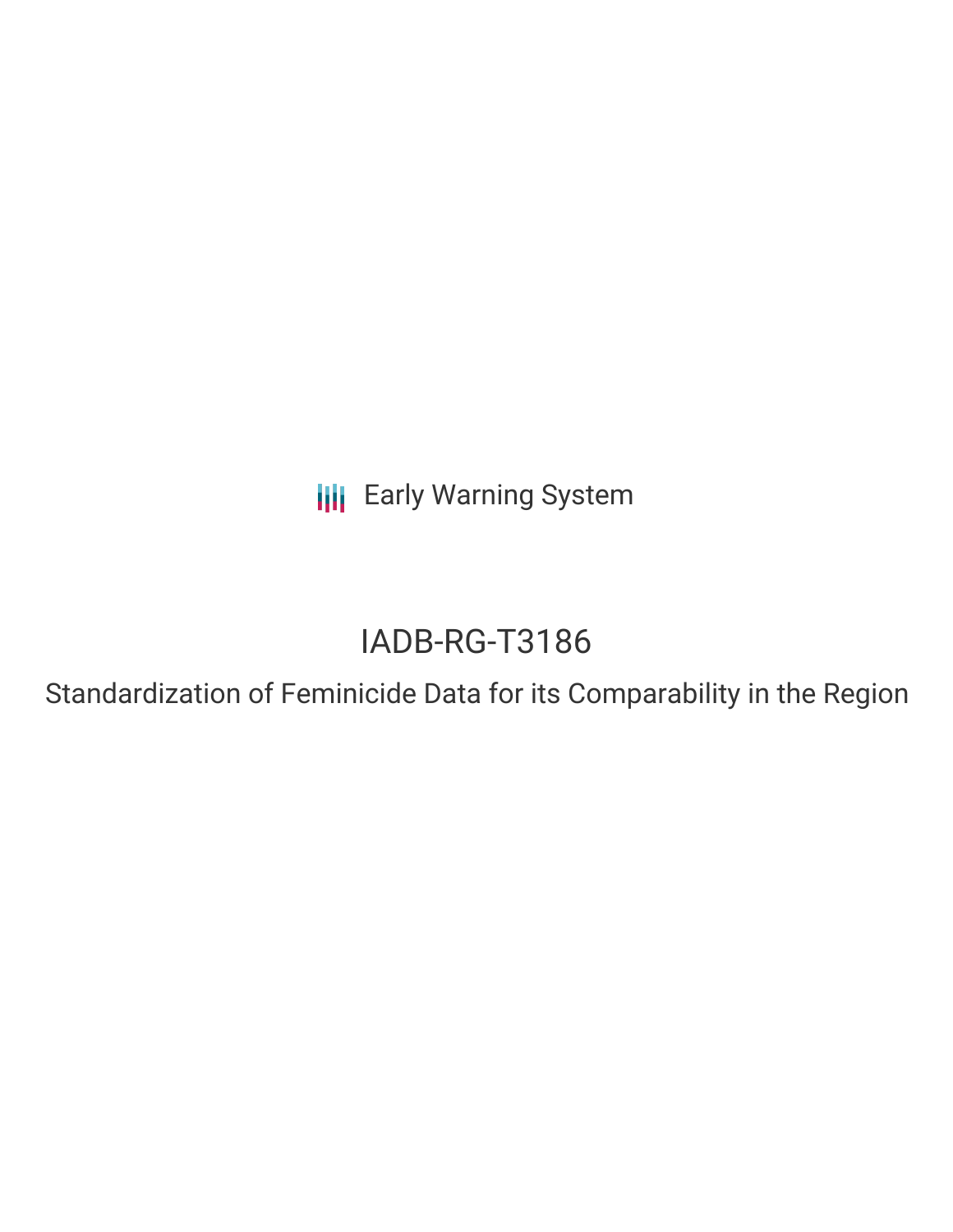

### **Quick Facts**

| <b>Financial Institutions</b>  | Inter-American Development Bank (IADB)    |
|--------------------------------|-------------------------------------------|
| <b>Status</b>                  | Approved                                  |
| <b>Bank Risk Rating</b>        | С                                         |
| <b>Voting Date</b>             | 2018-08-09                                |
| <b>Borrower</b>                | Regional                                  |
| <b>Sectors</b>                 | Law and Government, Technical Cooperation |
| <b>Investment Type(s)</b>      | Grant                                     |
| <b>Investment Amount (USD)</b> | $$0.25$ million                           |
| <b>Project Cost (USD)</b>      | \$0.25 million                            |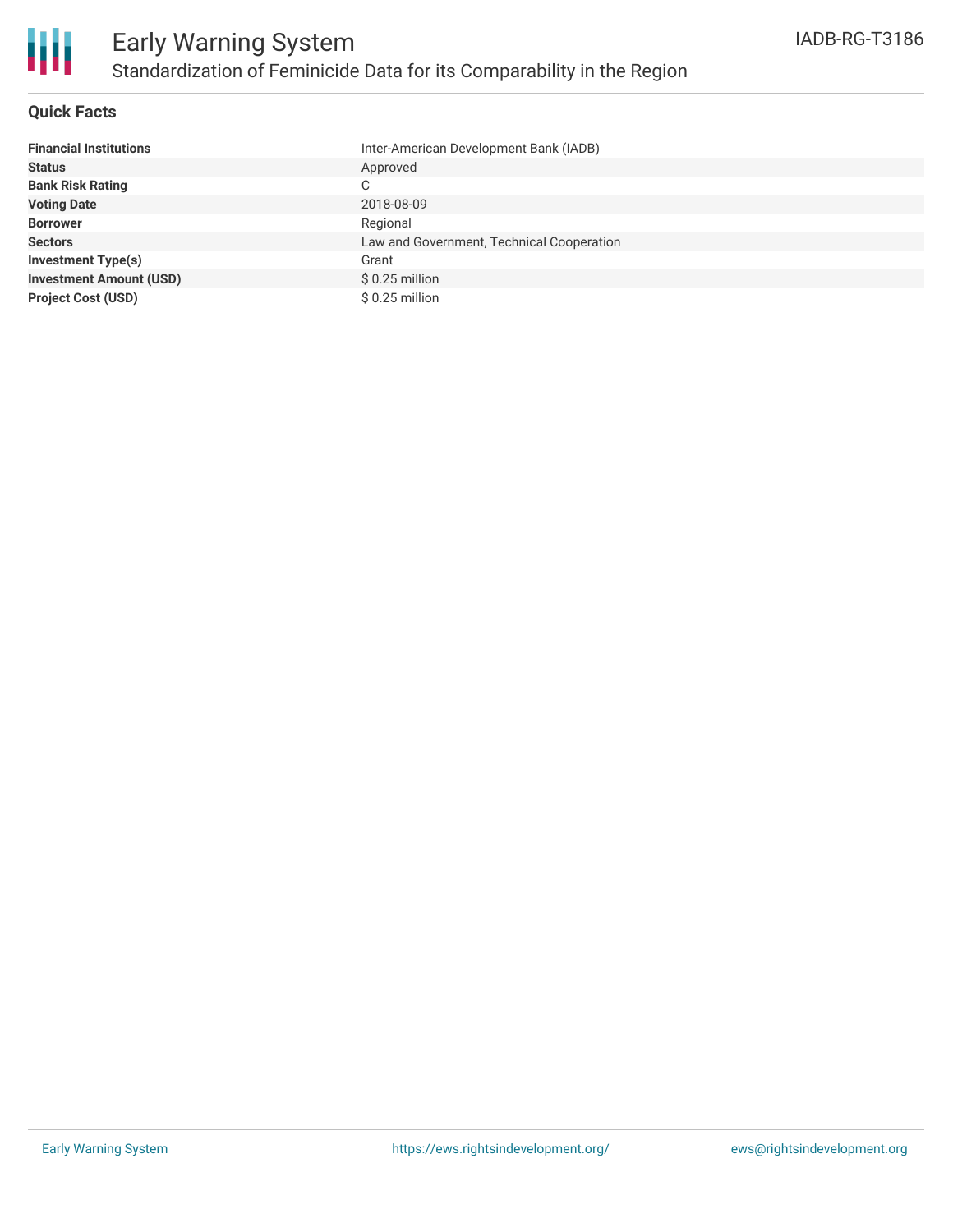

## **Project Description**

The TC will contribute to: (i) better understanding the difference between the different legal definitions of femicide in the countries of the region and the gap between these definitions and the definition established in the International Convention of Belém do Pará; (ii) support the development of a data standard on feminicide matters, contributing to the improvement of the quality of the data, as well as to the diagnosis of the situation in each of the countries and the respective comparison between them; and (iii) support government and society capacities for the generation and use of data to identify common patterns that help design interventions that address the problem of feminicide.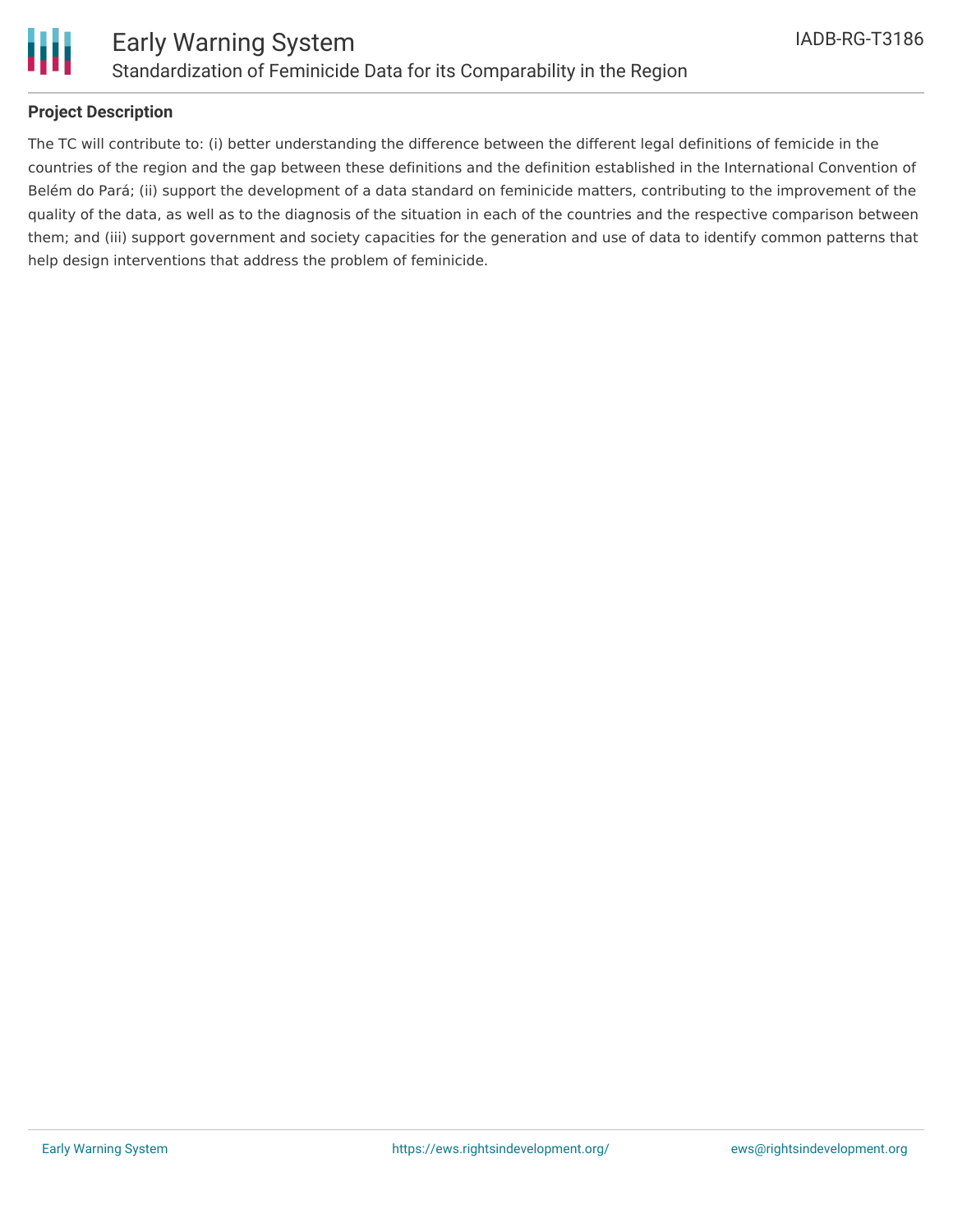

# Early Warning System Standardization of Feminicide Data for its Comparability in the Region

## **Investment Description**

• Inter-American Development Bank (IADB)